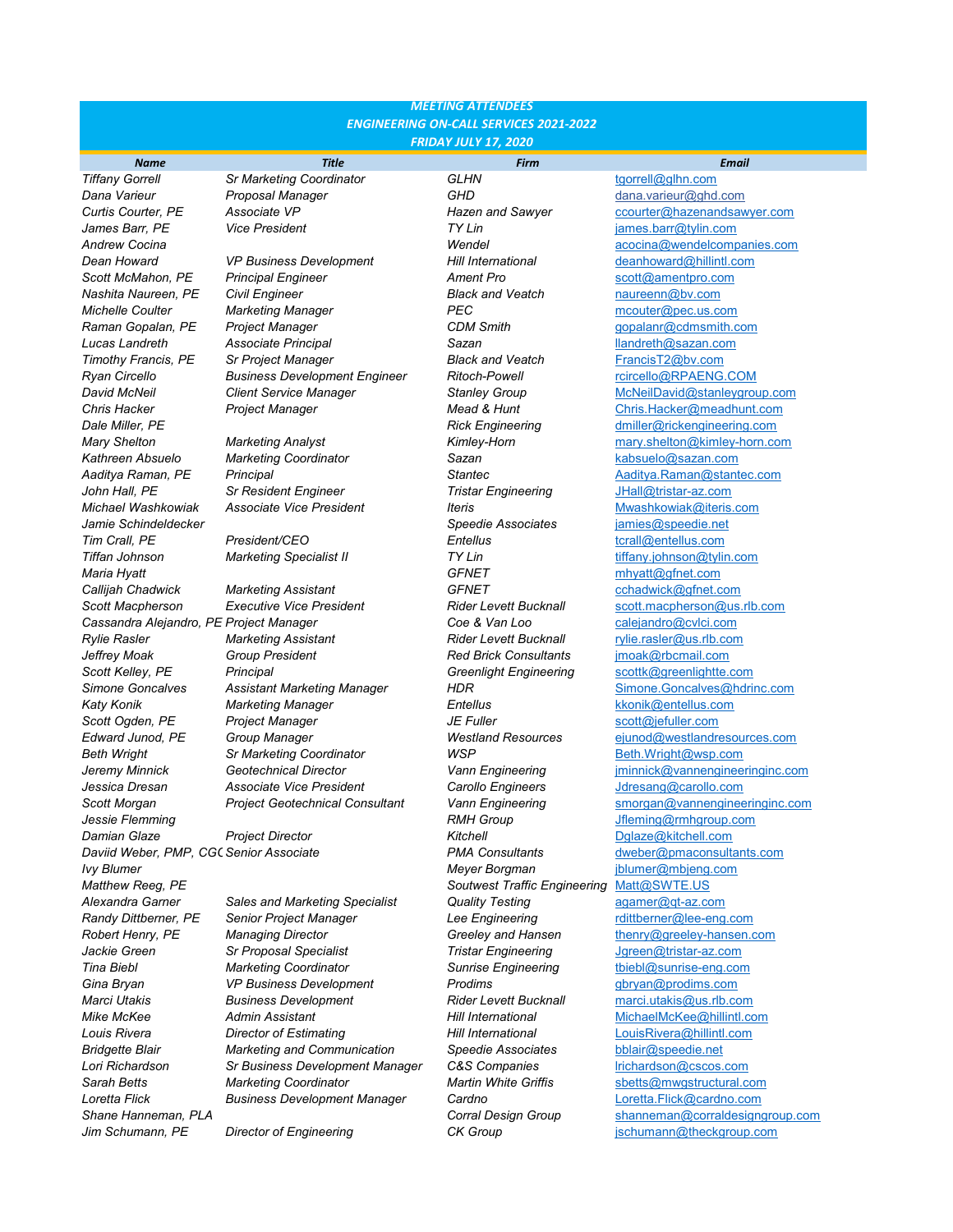*Steven Boyd Business Development Manager Vanderweil* [Sboyd@Vanderweil.com](mailto:Sboyd@Vanderweil.com) *Prad Kshatriya, PE Senior Engineer Consor Engineers* [pkshatriya@consoreng.com](mailto:pkshatriya@consoreng.com) *Glenn Ratajczak, AIA Architect M3 Engineering* [Glenn.Ratajczak@m3eng.com](mailto:Glenn.Ratajczak@m3eng.com) *Brian Bubela Vice President Arcadis* [Brian.Bubela@arcadis.com](mailto:Brian.Bubela@arcadis.com) *Clair Bluett Proposal Coordinator Cobb, Fendley & Associates* [Cbluett@cobbfendley.com](mailto:Cbluett@cobbfendley.com)

*Chris Williams, PE Sr Traffic Engineer Y2K Engineering* [cwilliams@y2keng.com](mailto:cwilliams@y2keng.com) *Kyle Heaton Sr Project Manager Faith Group* [kyle.heaton@faithgroupllc.com](mailto:kyle.heaton@faithgroupllc.com) *Jim Begley, PE Principal Fire Protection Engineer TERP Consulting ibegley@terpconsulting.com AJ Campanella, PE Fire Protection Engineer TERP Consulting* [acampanella@terpconsulting.com](mailto:acampanella@terpconsulting.com) *Ann Trobough Marketing Director TERP Consulting* [atrobough@terpconsulting.com](mailto:atrobough@terpconsulting.com) *Jake Kenney Marketing and Business Development Bridgers & Paxton* [JOKenney@bpce.com](mailto:JOKenney@bpce.com) *Pamela Lentini, PE Operations Manager SHPacific* [Plentini@whpacific.com](mailto:Plentini@whpacific.com) *Amanda Williams Relationship Development Manager Cole* **amilliams** *[awilliams@colestl.com](mailto:awilliams@colestl.com)*<br>Jav Yenerich. PE Director of Design **and** *CivTech* and an americh@civtech.com *Jay Yenerich, PE Director of Design CivTech* [jyenerich@civtech.com](mailto:jyenerich@civtech.com) *Christina Sollie Marketing Specialist Ritoch-Powell* [Csollie@RPAENG.COM](mailto:Csollie@RPAENG.COM) *Jay Horak, PE Client Service Manager Stanely Consultants* [HorkJay@stanleygroup.com](mailto:HorkJay@stanleygroup.com)<br>
Kelsev Lamphier Marketing Coordinator // WoodPatel // Websev Lamphier@WoodPatel.com *Kelsey Lamphier Marketing Coordinator WoodPatel* [klamphier@WoodPatel.com](mailto:klamphier@WoodPatel.com) *Miguel Aceves, PE Sr Engineering Manager AECOM* [miguel.aceves@aecom.com](mailto:miguel.aceves@aecom.com) *Jason Simmers Principal Engineer Kittelson & Associates* [jsimmers@kittelson.com](mailto:jsimmers@kittelson.com) **Donny Te** *Marketing Coordinator* **<b>***Aztec Engineering* [DTe@aztec.us](mailto:DTe@aztec.us) **Froject Administrative Assistant CR Engineers** *Reformation Catherine Alcommation CR Engineers [kdrungilas@creng.com](mailto:kdrungilas@creng.com)*<br> **CR Engineers** Calcommation CR Engineers *calcom@creng.com* **Catherine Alcorn** *President* **President CR Engineers calcorn**@creng.com<br> **CR Engineering Cathering Cathering CR Engineering** Mailliland@aztec.us **Mark Gilliland, PE** Associate Vice President *Aztec Engineering* **[Mgilliland@aztec.us](mailto:Mgilliland@aztec.us)**<br>19 Karen Kubos Marketing Director **Marketing Director Action** Consor Engineers kkubos@consoreng. *Amy Boyd Business Development Plum Engineering* [aboyd@peica.com](mailto:aboyd@peica.com) *Sara Altieri Marketing Manager Dig Studio* [sara@digstudio.com](mailto:sara@digstudio.com) *Danie Aslaksen Marketing Coordinator CVL Consultants* [kaslaksen@cvlci.com](mailto:kaslaksen@cvlci.com) *Kristina Locke Director of Business Development CVL Consultants* [klocke@cvlci.com](mailto:klocke@cvlci.com) *Grant Treinen Traffic Designer Lokahi Group* [grant@lokahigroup.com](mailto:grant@lokahigroup.com)

*Alison Andersen Marketing Communications Manager Spectrum Engineers* [aja@spectrum-engineers.com](mailto:aja@spectrum-engineers.com) **Loretta Montager 1996 Plummer Plummer Plummer Plummer Plummer** *Plummer Plummer.com***</u>** *Plummer.com***</u> <b>***Plummer.com Plummer.com Plummer.com Plummer.com Plummer.com Plummer.com Plumm Georgia Waters Senior Project Hydrogeologist Matrix Neworld* [gwaters@swgroundwater](mailto:gwaters@swgroundwater) *Danielle Perego Marketing Specialist Stantec* [Danielle.Perego@stantec.com](mailto:Danielle.Perego@stantec.com) *Mark Koester Principal Stantec* [Mark.Koester@stantec.com](mailto:Mark.Koester@stantec.com) *Vinay Vanapalli Traffic Engineer Stantec* [Vinay.vanapalli@stantec.com](mailto:Vinay.vanapalli@stantec.com) *Don Hanson Principal Hydrogeologist Geo-Logic* [dhanson@geo-logic.com](mailto:dhanson@geo-logic.com)

**Kris Neurauter** *Senior Administrative Associate**Wiss, Janney, Elstner**[Kneurauter@wje.com](mailto:Kneurauter@wje.com)***<br>1998 Lori Black** *Marketing Manager**PK Associates**Milack@pkastructural.com Lori Black Marketing Manager PK Associates* [lblack@pkastructural.com](mailto:lblack@pkastructural.com) *Lauren Handley Senior Hydrogeologist Lrewater* [lauren.handley@lrewater.com](mailto:lauren.handley@lrewater.com) *Carrie Cote, PE Phoenix Office Manager Engineering and Enviornment* [ccote@eeccorp.com](mailto:ccote@eeccorp.com)

*Geno Mammini, RG Senior Hydrogeologist Clear Creek Associates* [gmammini@geo-logic.com](mailto:gmammini@geo-logic.com) *Kirk McClure Kitchell* [kmcclure@kitchell.com](mailto:kmcclure@kitchell.com) *Jim McCarty Project Manager Cobb, Fendley & Associates* [jmccarty@cobbfendley.com](mailto:jmccarty@cobbfendley.com) *Carla Silvernale Sr Proposal Writer Consultant Engineering* [csilvernale@cei-az.com](mailto:csilvernale@cei-az.com) **Barry Brown**<br> **Consultant Engineering** [bbrown@cei-az.com](mailto:bbrown@cei-az.com)<br>
22K Engineering cwilliams@y2keng.com **Consor Engineers Marketing Rubos** *Kkubos@consoreng.com***</u> Madison Greenlee Marketing Assistant** *J2 Engineering* **[Mgreenlee@j2design.us](mailto:Mgreenlee@j2design.us) Jenny McDonald January** *J2 Engineering* **[JMcdonald@j2design.us](mailto:JMcdonald@j2design.us)** *Jenny Grote, PE Principal GroTrans Engineering* [jennygrote@grotrans.com](mailto:jennygrote@grotrans.com) *Jen Crane Adams Mechanical* [Jen@adamsengrs.com](mailto:Jen@adamsengrs.com) **Rebecca Aguallo** *Marketing Coordinator* **<b>Carollo Engineers [Raguallo@carollo.com](mailto:Raguallo@carollo.com)** *Yogesh Mantri, PE YS Mantri & Associates* [yogesh@mantrieng.com](mailto:yogesh@mantrieng.com) **Stephen Doubek, PE** *Project Manager* **<b>***WSP USA* [Stephen.Doubek@wsp.com](mailto:Stephen.Doubek@wsp.com) *Ivan Yordanov Traffic Engineer WSP USA* [Ivan.Yordanov@wsp.com](mailto:Ivan.Yordanov@wsp.com)

**[Jean.Tracz@epsgroupinc.com](mailto:Jean.Tracz@epsgroupinc.com)** *Patti Harburg-Petrich Principal Buro Happold Engineering* [Patti.Harburg-Petrich@BuroHappold.com](mailto:Patti.Harburg-Petrich@BuroHappold.com) *Belinda Moulinet Sr Marketing Coordinator EPS Group* [Belinda.Moulinet@epsgroupinc.com](mailto:Belinda.Moulinet@epsgroupinc.com) *Layne McWilliams Director Cascade Energy* [layne.mcwilliams@cascadeenergy.com](mailto:layne.mcwilliams@cascadeenergy.com) *Jaclyn Hersh Marketing Specialist Buro Happold Engineering* [Jaclyn.Hersh@BuroHappold.com](mailto:Jaclyn.Hersh@BuroHappold.com) *Yvonne Green Director - Marketing Westland Resources* [ygreen@westlandresources.com](mailto:ygreen@westlandresources.com) *Tony Leibold Construction Manager Hazen and Sawyer* [ALeibold@hazenandsawyer.com](mailto:ALeibold@hazenandsawyer.com) *Jason Pagnard, PE District Director Burgess & Niple* [jason.pagnard@burgessniple.com](mailto:jason.pagnard@burgessniple.com) *Paul Waung, PE Point Engineers* [pwaung@pointengineers.com](mailto:pwaung@pointengineers.com) *Karen Ratliff Principal Advances Structural* [karen.ratliff@advancedstructuraleng.com](mailto:karen.ratliff@advancedstructuraleng.com) **Office Manager** *Ethos Engineering* [noliden@ethosengineers.com](mailto:noliden@ethosengineers.com)